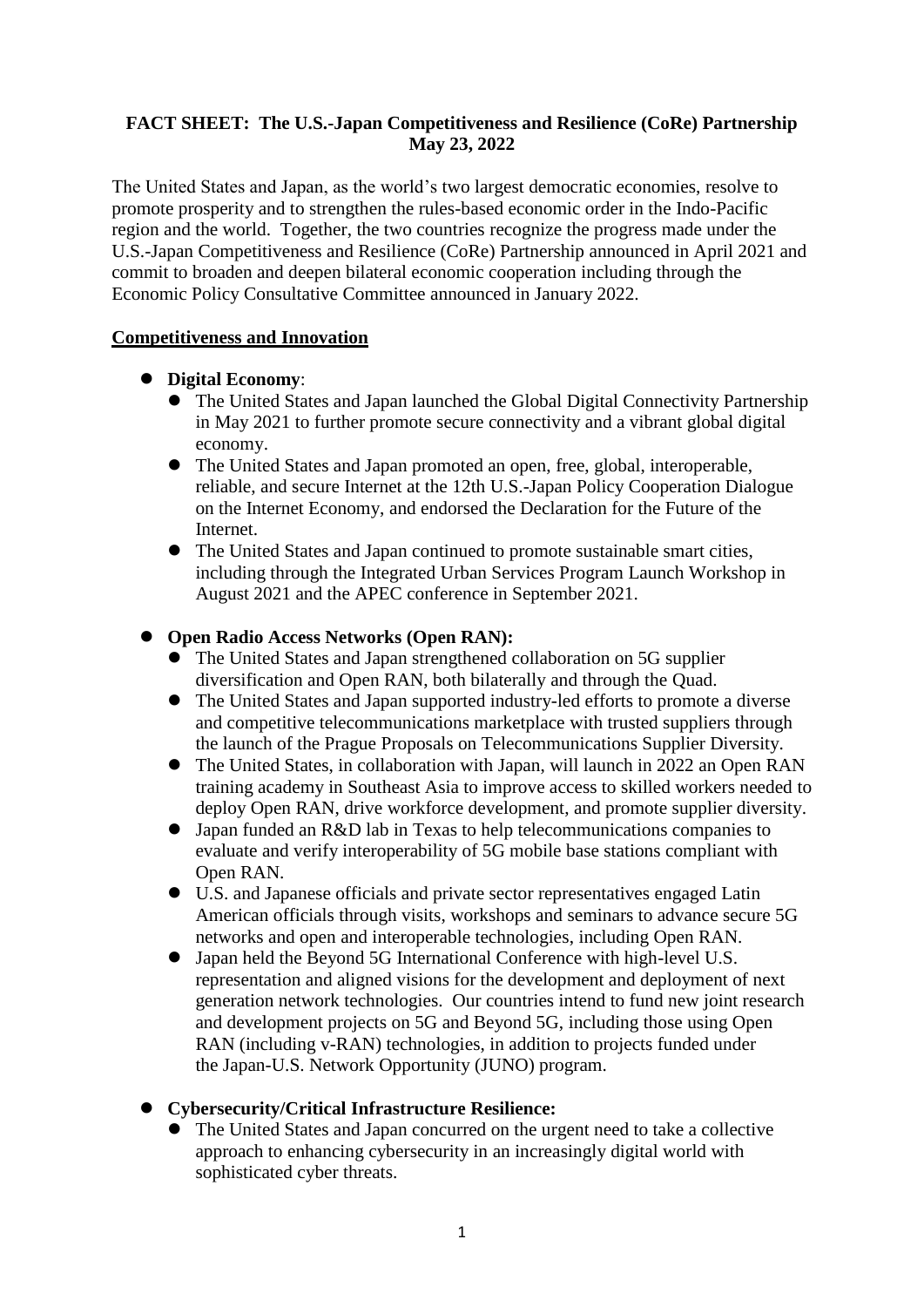- The United States and Japan, together with the EU, will organize the flagship Industrial Control Systems Cybersecurity Week to provide training in the Indo-Pacific Region.
- The United States plans to provide cybersecurity training resources for the ASEAN-Japan Cybersecurity Capacity Building Centre funded and supported by Japan.
- The United States and Japan commit to improving the defense of our nations' critical infrastructure by sharing threat information.

### **Collaboration in the Indo-Pacific:**

- The United States and Japan, together with Australia, are partnering with the Federated States of Micronesia (FSM), Kiribati, and Nauru to improve internet connectivity through a new undersea telecommunications cable.
- The United States and Japan, together with Australia, will promote designing certification frameworks for quality infrastructure projects under the Blue Dot Network with support of the OECD, and in alignment with the G20 Principles for Quality Infrastructure Investment and the G20 Operational Guidelines for Sustainable Financing.
- The United States and Japan will cooperate on supporting quality infrastructure development in emerging markets and encouraging the U.S. and Japanese private sectors to support infrastructure projects that advance global goals in such key areas as climate, digital economy and sustainable development including through the Memorandum of Cooperation between U.S. Trade and Development Agency and Japan Bank for International Cooperation.
- The United States and Japan, along with Australia and New Zealand, are collaborating on the Papua New Guinea Electrification Partnership (PEP), which supports PNG's ambitious goal of increasing the electrification rate from 13 percent to 70 percent by 2030.

# **Science and Technology Cooperation:**

- The United States and Japan held the 16th Japan-U.S. Joint Working-Level Committee (JWLC) Meeting on Science and Technology Cooperation in June 2021 to discuss the full range of science and technology cooperation between our countries, such as quantum technologies, artificial intelligence (AI), biotechnology, and climate change technology.
- The United States and Japan signed the Project Arrangement on quantum information science, which will promote research and development on quantum communication, computing, sensors, and materials.
- The United States and Japan intend to conduct joint research and development projects of critical and emerging technologies for respective economic security interests, foreseeing the potential future acquisition and utilization of such technologies, not only between the two countries but also together with other likeminded countries.
- The United States and Japan acknowledged the progress of collaboration on Privacy Enhancing Technologies and welcomed the planned workshop towards future implementation of the technology.
- The United States and Japan seek to accelerate innovation and startup collaboration to enhance competitiveness, possibly through Japan's concept to establish a "Startup Campus."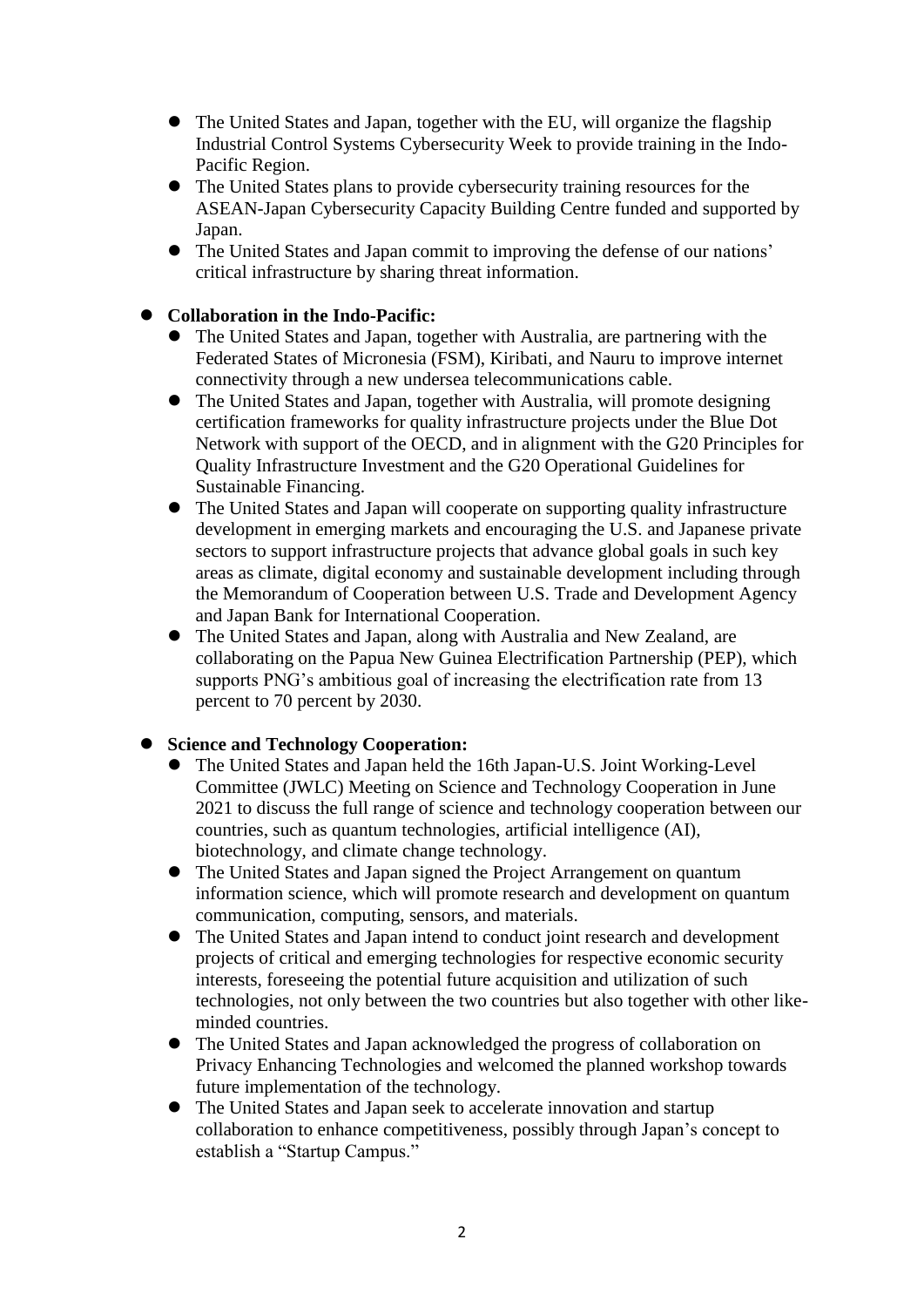# **Civil Space Cooperation:**

- The United States and Japan intend to complete the negotiation on the Framework Agreement in 2022 and conclude it in 2023, which will expand bilateral cooperation for decades to come across a wide variety of space exploration, scientific, and research activities.
- The United States and Japan announced that they are committed to a Japanese astronaut opportunity on the Gateway, a human outpost in the lunar vicinity, as part of expanding Artemis collaboration.
- The United States and Japan also announced continued progress on our Artemis collaboration for human and robotic lunar surface missions, including a shared ambition to see a future Japanese astronaut on the lunar surface.
- To advance the return to the lunar surface, the United States and Japan are working to sign an Implementing Arrangement for Gateway cooperation in 2022.
- Japan provided the United States with an asteroid sample collected by Hayabusa2 in November 2021 and the United States intends to provide Japan with a sample from the asteroid Bennu in 2023, as part of ongoing collaboration on a variety of space science missions.
- The United States and Japan are cooperating to use Earth observation data to improve our capability to predict how our climate is changing.

### **Cooperation for Creating International Standards:**

- The United States and Japan intend to further enhance cooperation in the international standardization organizations through cooperation frameworks such as the new International Standards Cooperation Network.
- The United States and Japan strengthened collaboration on international technical standards development, both bilaterally and through the Quad Critical and Emerging Technology Working Group. The United States and Japan have collaborated in the United Nations fora to develop international guidelines and technical requirements for safe and secured advanced autonomous driving technology. The United States and Japan have collaborated to develop international safety standards for electric and hydrogen fuel cell vehicle technologies.

### **Enhanced Cooperation on Export Controls:**

 The United States and Japan discussed a joint effort to enhance U.S.-Japan cooperation on more effective and agile export controls on critical technologies, including microelectronics and cyber surveillance systems, to address the misuse of critical technologies by malicious actors and inappropriate transfers of emerging technologies through research activities

### **Supply Chain Resilience:**

- The United States and Japan are working together to advance resilient supply chains for critical commodities in order to minimize supply disruption and inflation concerns, a threat to middle-class prosperity.
- The two countries intend to cooperate with like-minded partners in areas such as:  $\triangleright$  Semiconductor manufacturing capacity, diversification, next-generation
	- semiconductor research and development, and responding to supply shortages.
	- $\triangleright$  Information sharing and collaboration on advanced battery supply chains; and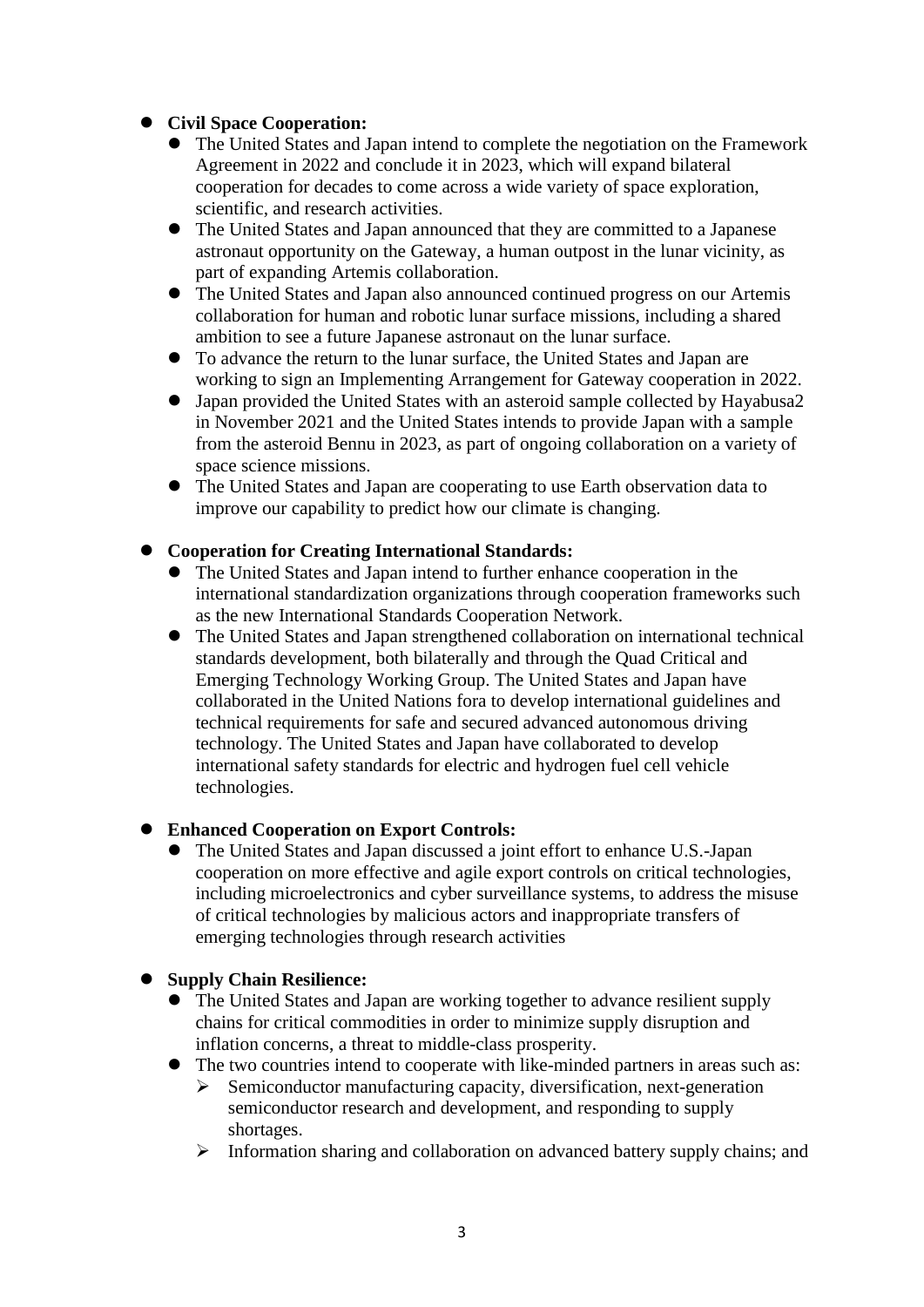- $\triangleright$  Cooperation to build stable and resilient supply chains for critical minerals, including midstream materials processing.
- The United States and Japan reaffirmed the importance of respecting human rights in supply chains and reinvigorated our cooperation to enhance predictability and foster an enabling environment for businesses to actively engage in efforts to respect human rights, including through the Economic Policy Consultative Committee.
- The United States and Japan are committed to diversifying and strengthening the resilience of supply chains in the Indo-Pacific region, including through promoting trade facilitation and streamlined customs procedures.

### **COVID-19 Response, Global Health, and Health Security**

### **COVID-19 Response:**

- Japan has committed to playing a leadership role under the U.S.-launched COVID-19 Global Action Plan under line of effort 1, "Get Shots in Arms" and to contributing to line of effort 6, "Strengthen Global Health Architecture." The United States has provided more than \$19 billion globally in COVID-19 funding for life-saving health and humanitarian assistance, with \$580 million announced in December 2021 to support the work of multilateral partners to help fight the COVID-19 pandemic. Japan has been providing approximately \$5 billion in comprehensive support globally since the COVID-19 outbreak, with the recent pledge of up to \$500 million that was made as the largest contribution at the COVAX AMC Summit in April 2022.
- Bilaterally and in partnership with COVAX, the United States has shared more than 540 million doses of safe and effective COVID-19 vaccine with more than 115 countries and economies.
- Japan has delivered approximately 44 million doses of COVID-19 vaccine donations to 32 countries and regions bilaterally or through the COVAX Facility and more than \$160 million of "Last One Mile Support" to 77 countries and regions.
- In April 2021, the United States co-hosted with Gavi, the Vaccine Alliance, the launch of the Investment Opportunity for the COVAX AMC to ensure the world's poorest countries will get access to COVID-19 vaccines, regardless of their ability to pay. Building upon the initial progress by the United States, Japan hosted the COVAX AMC Summit in June 2021, which resulted in securing \$9.6 billion in funding commitments excessing the AMC's commitment goal.

### **Global Health Architecture including Global Health Security:**

- At the Global Pandemic Preparedness Summit, the United States pledged \$150 million over three years, subject to Congressional appropriations, while Japan recently pledged \$300 million to the Coalition for Epidemic Preparedness Innovations through 2026.
- The United States and Japan acknowledge the importance to further strengthen the global health architecture with a view to achieving universal health coverage (UHC), and to enhance prevention, preparedness and response, including through the pandemic preparedness and global health security fund at the World Bank, supporting the work of the G20 Joint Finance-Health Task Force, and ongoing negotiation on a WHO international instrument.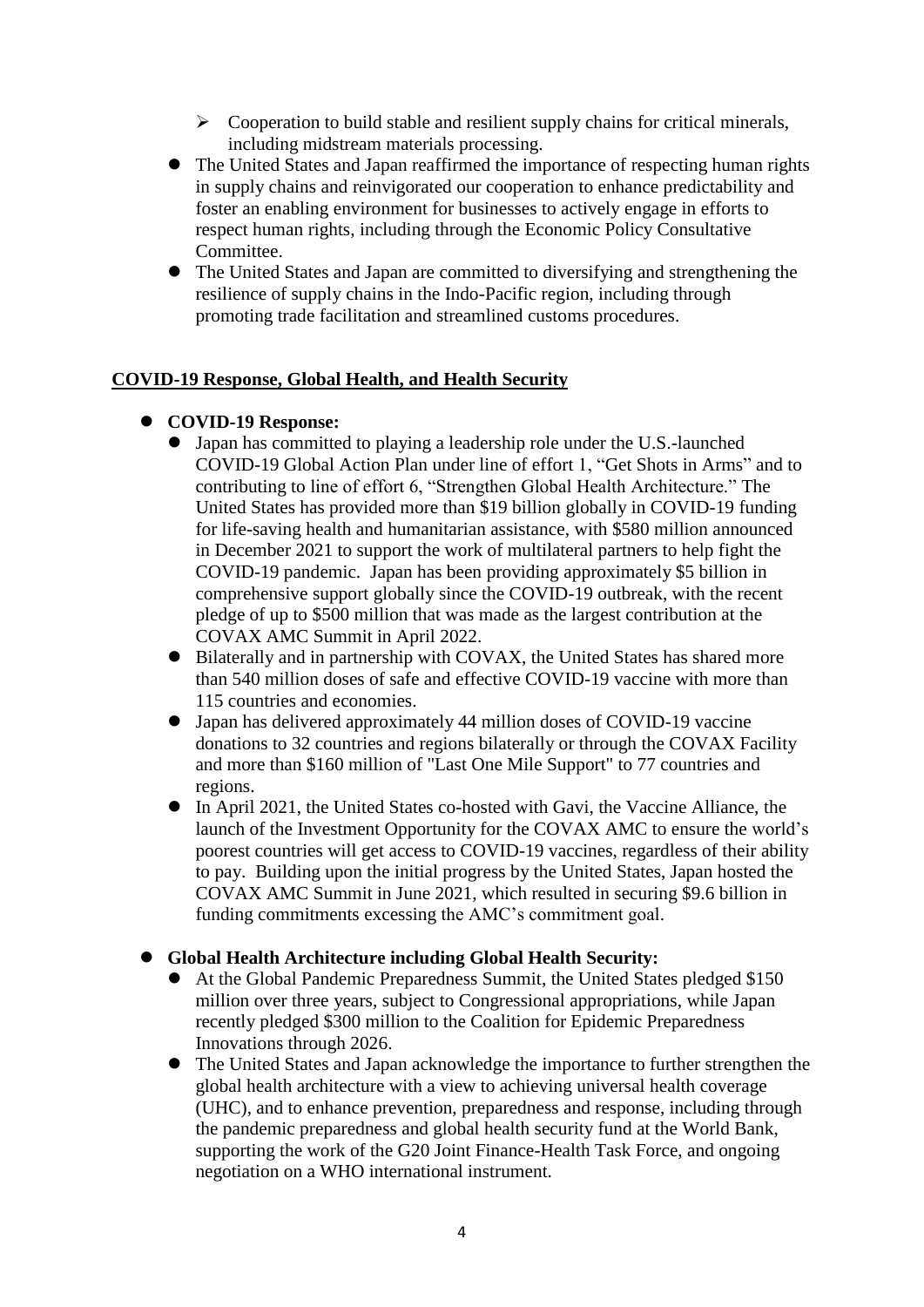- The United States and Japan committed to further strengthen the IHR (2005), including through implementation, compliance, and targeted amendments.
- The United States and Japan reaffirmed commitments to support the Global Fund to Fight AIDS, Malaria, and Tuberculosis.

# **Scientific Cooperation:**

- The United States and Japan co-funded joint research projects on the "COVID-19 Research in Non-Medical Sciences," on "Digital Science for post-COVID-19 Society," and through the U.S.-Japan Cooperative Medical Science Program, including projects on "Countermeasures for COVID-19 in Medical Research."
- The United States and Japan supported an industry-led Healthcare Innovation Roundtable to enhance industry support for a pharmaceutical innovation ecosystem.
- Under the Quad Vaccine Partnership, the United States and Japan have tirelessly promoted Quad science and technology cooperation, including on clinical trials, genomic surveillance, and pandemic preparedness joint exercise and the Quad Vaccine Confidence event, contributing to building back better health security.

## **Cancer:**

- The U.S. National Cancer Institute and the Japanese National Cancer Center extended a Memorandum of Cooperation on research collaboration, and signed a Memorandum of Understanding on cooperation in cancer research in May 2022.
- Japan launched a moonshot research and development program on cancer to foster bilateral U.S.-Japan cancer research through Japan's Cancer Moonshot program. The United States intends to foster research collaboration through the U.S. research programs including the United States Cancer Moonshot.

# **Universal Health Coverage:**

 The United States and Japan committed, as members of the Group of Friends of UHC to take global leadership on promoting UHC towards the UN High-Level Meeting on UHC to be held in 2023 as well as the target year of achieving the SDGs (2030).

### **Climate Change, Clean Energy, and Green Growth and Recovery**

- **Global Subnational Zero Carbon Promotion Initiative:**
	- During COP 26, Japan and the United States launched the Global Subnational Zero Carbon Promotion Initiative and subsequently co-hosted the Zero Carbon City International Forum to share subnational commitments, policies, and actions to mitigate climate change and adapt its impacts.
- **Sustainable and Climate-Smart Agriculture:** 
	- The United States and Japan have been working together to identify opportunities on sustainable and climate-smart agriculture and intend to conduct research collaborations to mitigate methane emissions generated from rice paddies and livestock from 2022.